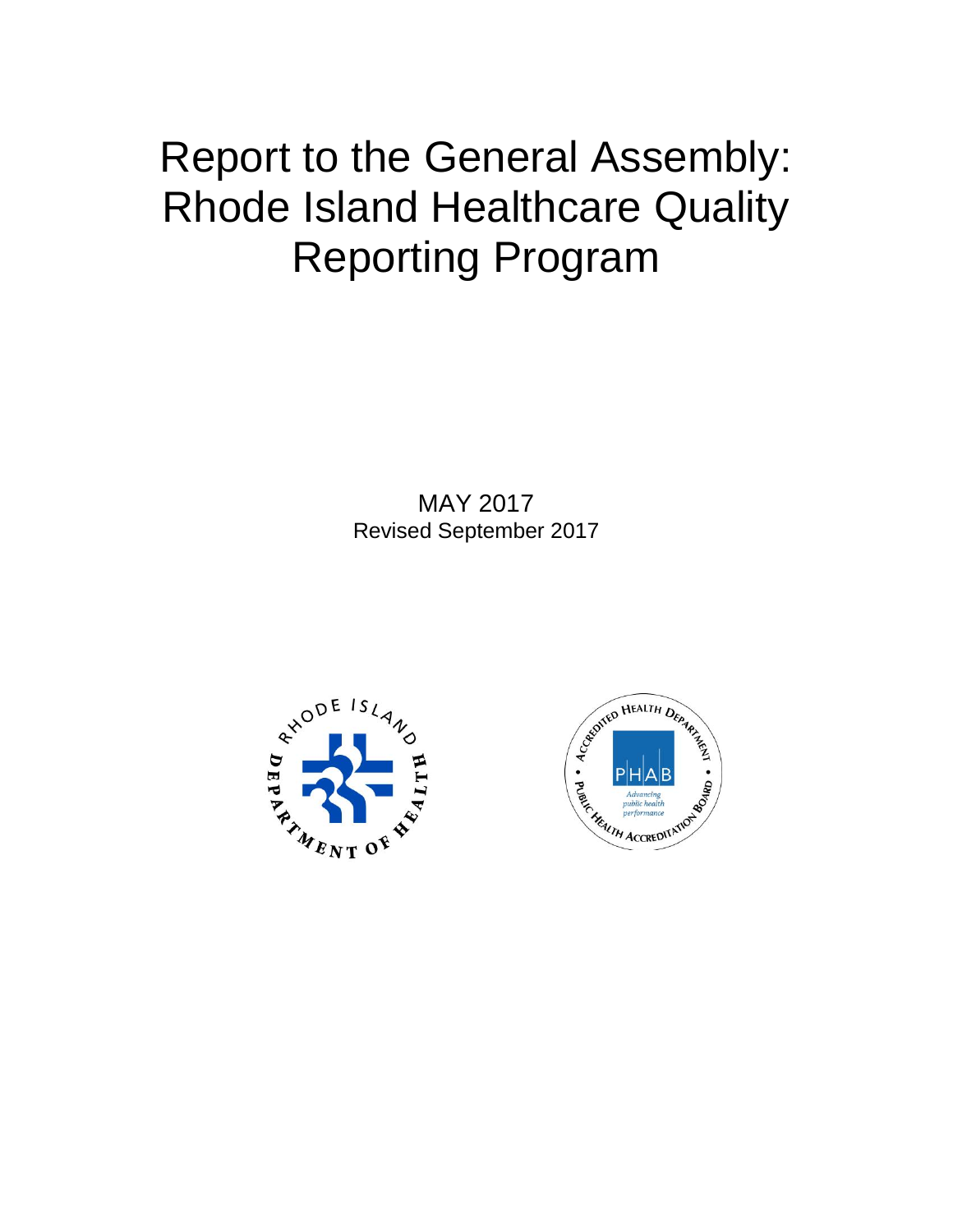# **Table of Contents**

| Fiscal Year 2016 Reporting Activity                                                   |
|---------------------------------------------------------------------------------------|
|                                                                                       |
|                                                                                       |
|                                                                                       |
|                                                                                       |
|                                                                                       |
|                                                                                       |
| Expanded Funding for Healthcare-Associated Infections and Antimicrobial Stewardship13 |
|                                                                                       |
|                                                                                       |
|                                                                                       |
|                                                                                       |
|                                                                                       |
|                                                                                       |
|                                                                                       |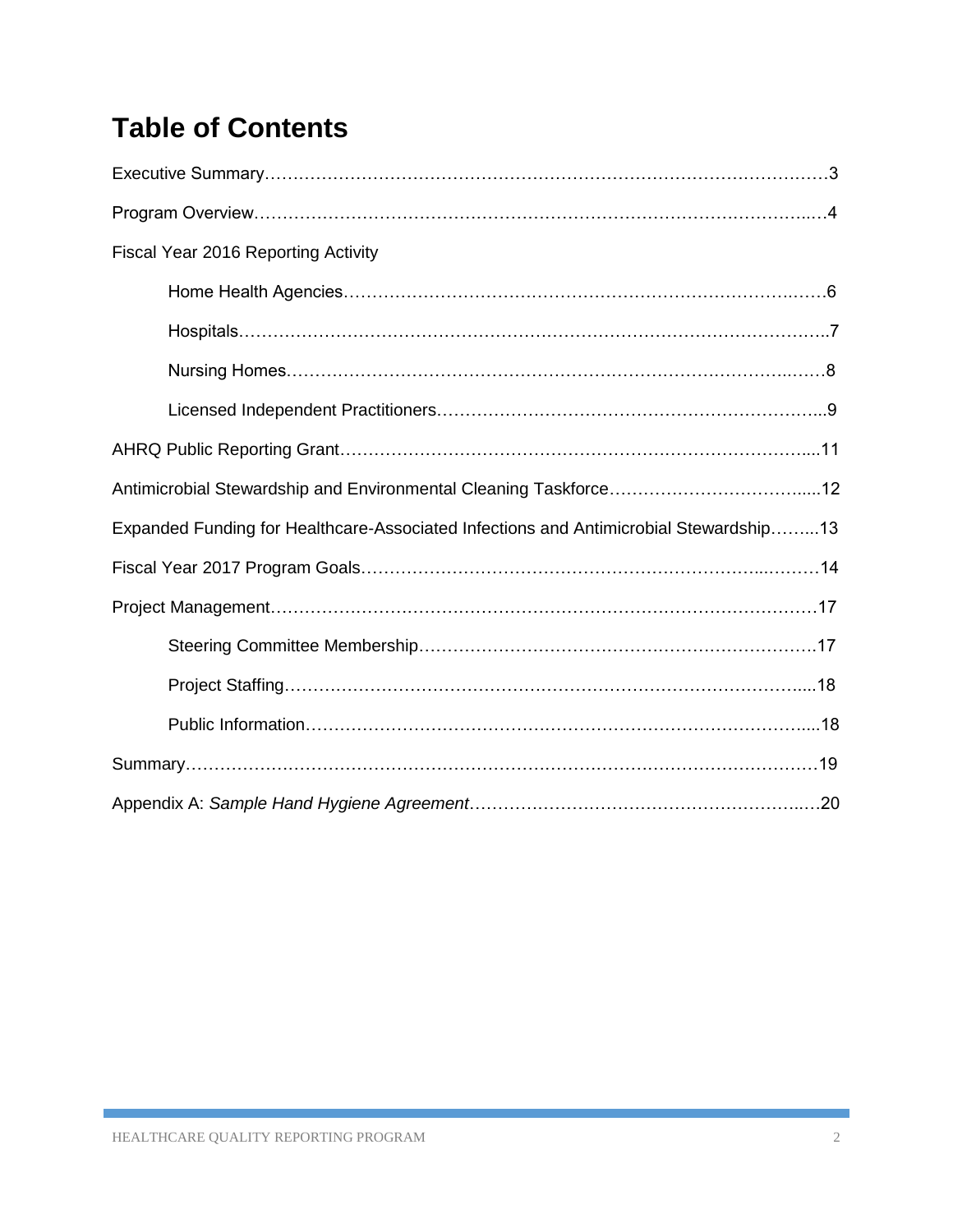# **Executive Summary**

In the past 18 years, the Rhode Island Department of Health (RIDOH) and its public reporting contractor, Healthcentric Advisors, have worked with healthcare providers and stakeholders to implement a healthcare quality public reporting system for all licensed healthcare facilities and licensed independent practitioners (LIPs) in the state. Initially, the Healthcare Quality Reporting Program (HQRP) focused on hospitals, then incrementally expanded to include home health agencies, nursing homes, and physicians; and from clinical outcome measures to satisfaction (home health agencies, hospitals, and nursing homes) and structural measures (LIPs). HQRP also has funding from the Centers for Disease Control and Prevention (CDC) to address healthcare-acquired infections (HAI), antimicrobial resistance, (AR) and antimicrobial stewardship (AMS). Expanded funding from CDC allowed HQRP to increase activities related to this topics, primarily in the acute-care hospital and long-term care settings.

During fiscal year 2016, HQRP, for the fourth consecutive year, received less than 50% of historical state funding. As a result, it was unable to restart the home health, hospital, and nursing home clinical measure reports calculated using Medicare quality measures, which were discontinued during fiscal year 2013 due to lack of funds.

HQRP continued to prioritize primary data collection efforts that support concurrent state policies and priorities. Primary data included hospital hand hygiene practices, nursing home satisfaction, infection control practices in acute-care hospitals and long-term care facilities, and healthcare worker influenza vaccination reporting for hospitals and nursing homes to home health agencies. In order to reduce survey burden on providers, the Health Information Technology (HIT) survey was transitioned from an annual survey to a biennial survey, with administration during odd years. During even years, HQRP will perform additional analysis and stakeholder outreach related to the results.

| <b>Table 1:</b> Fiscal year 2016 Reporting Activity, by Type of Measure and Provider |                      |                |                  |                       |  |  |
|--------------------------------------------------------------------------------------|----------------------|----------------|------------------|-----------------------|--|--|
|                                                                                      | <b>Care Outcomes</b> |                | <b>Structure</b> | <b>Patient</b>        |  |  |
| <b>Provider</b>                                                                      | <b>Process</b>       | <b>Outcome</b> | <b>Measures</b>  | <b>Satisfaction</b>   |  |  |
| Home Health                                                                          | Annually (new)       | (ceased) +     |                  | (ceased) <sup>†</sup> |  |  |
| Hospital                                                                             | Annually             | Quarterly*     |                  | Quarterly             |  |  |
| <b>Nursing Home</b>                                                                  | Annually (new)       | Monthly        |                  | Annually              |  |  |
| <b>LIPS</b>                                                                          |                      |                | Biennially       |                       |  |  |

Fiscal year 2016 reporting activities are summarized as follows:

*†Medicare now reports data for Medicare-certified agencies using Home Health Consumer Assessment of Healthcare Providers and Systems (HH-CAHPS). This data will be included in the new Home Health Agency web application (currently in development).* 

This report details reporting activities and describes fiscal year 2017 HQRP goals, including leveraging ongoing results from a Healthcentric Advisors Agency for Healthcare Research and Quality (AHRQ) grant to improve the usability of the website, increase consumers' use of the information published, and increase program activities related to infection prevention and antimicrobial stewardship.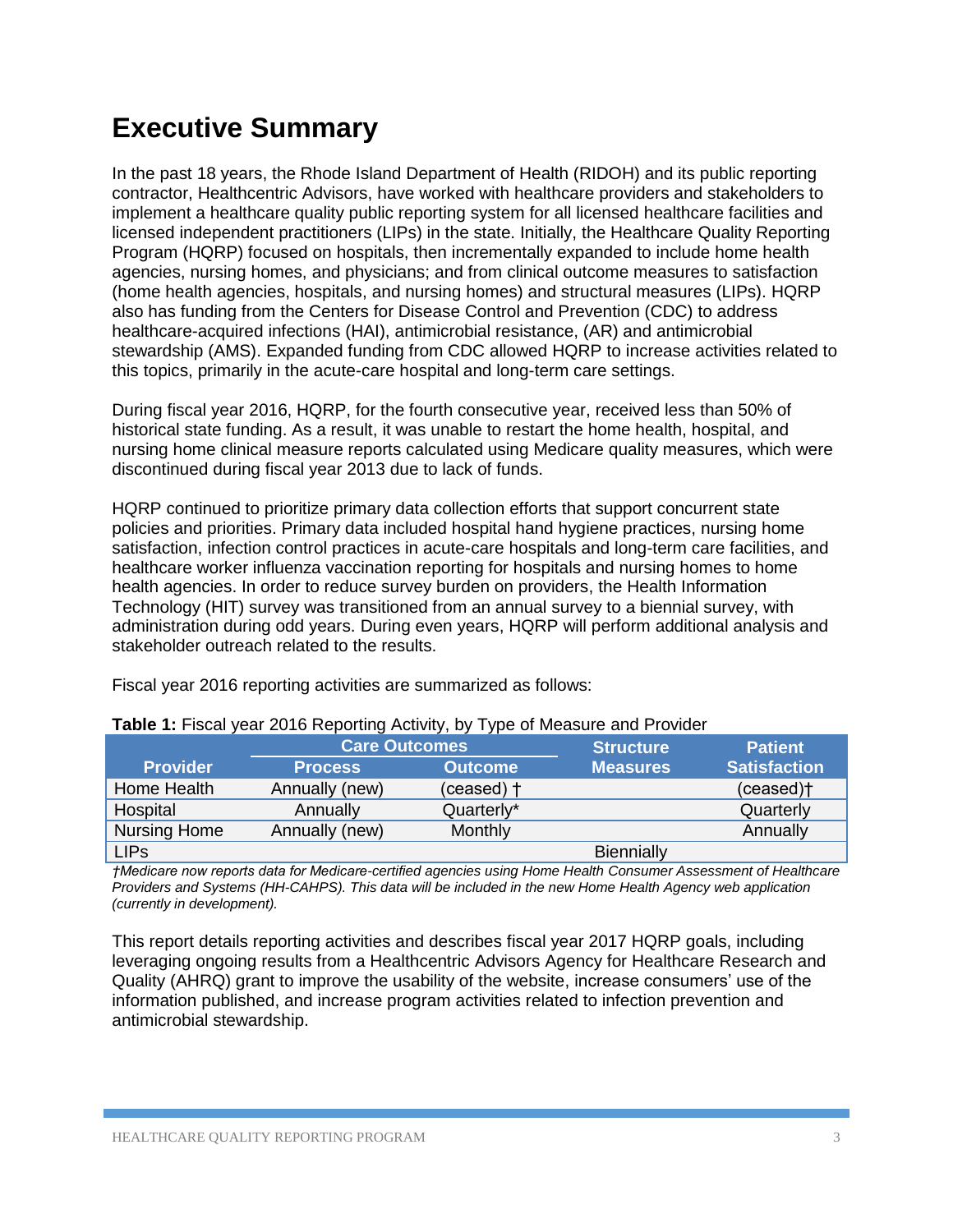### **Program Overview**

In 1998, the State of Rhode Island mandated that RIDOH develop a healthcare quality public reporting system for all licensed healthcare facilities.<sup>1</sup> Through HQRP, the state required licensed healthcare facilities to publish clinical outcomes and patient satisfaction on RIDOH's website:<http://www.health.ri.gov/programs/healthcarequalityreporting/>

In the past 18 years, RIDOH and its public reporting contractor, Healthcentric Advisors, have worked with healthcare providers and other stakeholders to report data for home health agencies, hospitals, nursing homes and physicians.

HQRP is governed by a 19-member Steering Committee, chaired by the Director of RIDOH and managed by RIDOH and Healthcentric Advisors. Each setting has a public stakeholder group that vets proposed measure(s) and provides recommendations on the measures, process, and report format to the Steering Committee.

**Figure 1.** Program Organizational Structure



In response to legislative amendments, HQRP added two new stakeholder groups in fiscal year 2008 and fiscal year 2009: the Physician Measures Workgroup and the HAI Subcommittee.<sup>2</sup>

l

<sup>1</sup> Chapter 23-17.17, Health Care Quality Program, Index of Sections [Online]. Available: [http://www.rilin.state.ri.us/Statutes/TITLE23/23-17.17/INDEX.HTM,](http://www.rilin.state.ri.us/Statutes/TITLE23/23-17.17/INDEX.HTM) 03 Apr 2013.

<sup>2</sup> Although related to the Hospital Subcommittee, since both Subcommittees focus on hospital-related reporting, the HAI Subcommittee has a legislatively-mandated composition and a narrow focus on HAI-related measures. Some of the HAI activities are also funded by a separate CDC grant.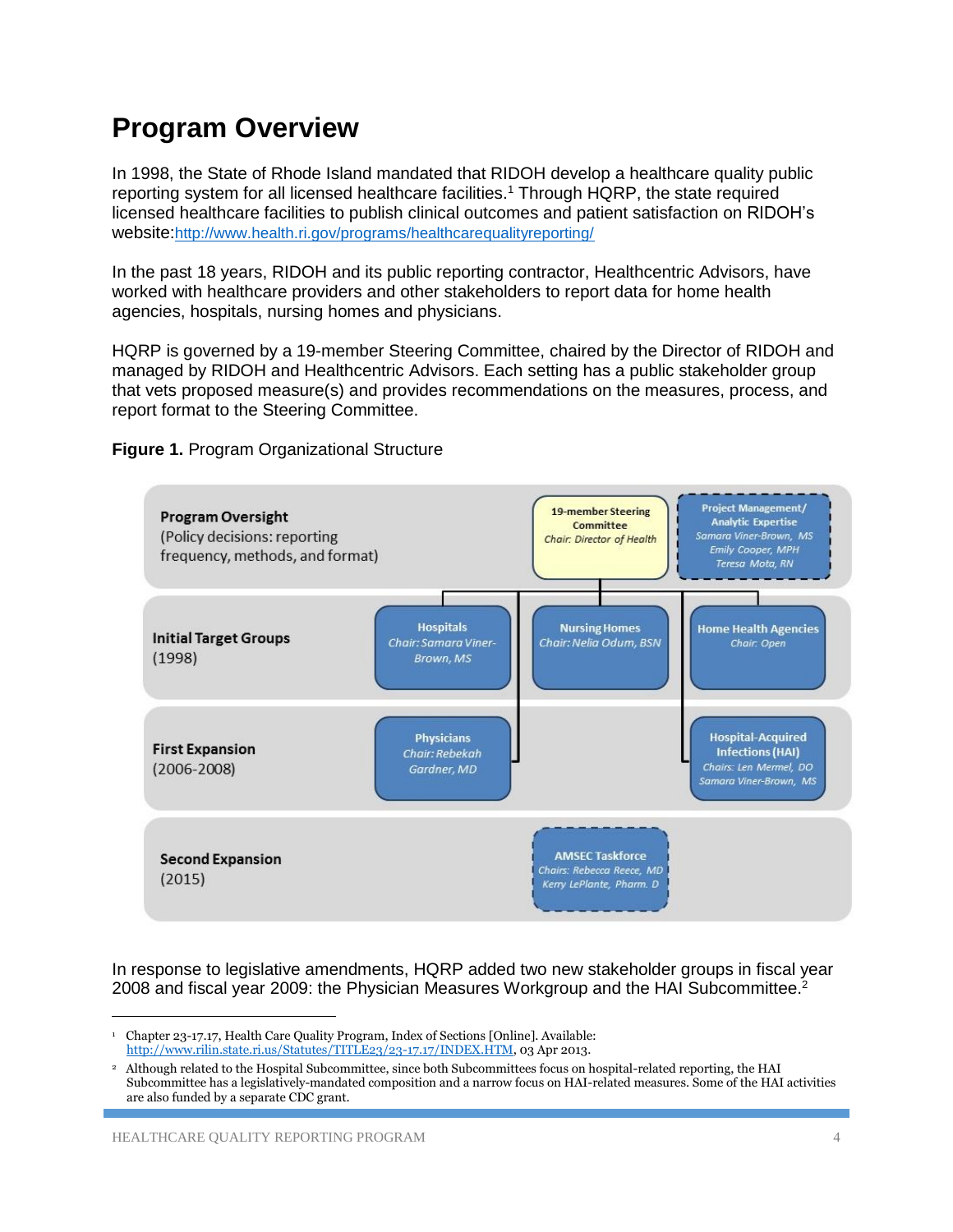HQRP did not add any new groups during fiscal year 2013 or fiscal year 2014, but the Physician Workgroup adapted the HIT Survey for advanced practice registered nurses (APRN) and physician assistants (PA). In fiscal year 2015, the Antimicrobial and Environmental Cleaning Task Force (AMSEC) was created to decrease HAI rates in Rhode Island. AMSEC does not fall under the oversight of the Steering Committee, but works collaboratively with HQRP.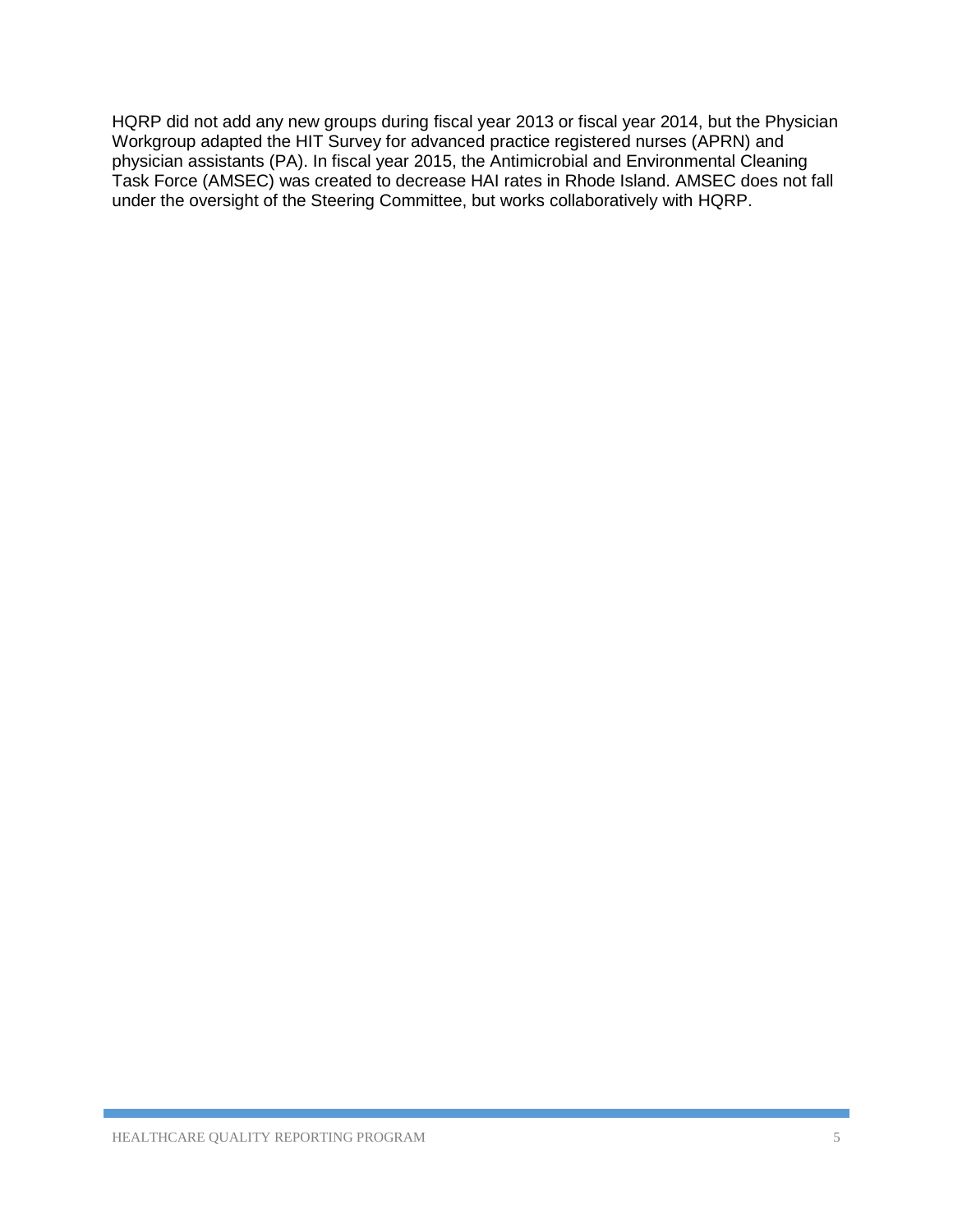# **Fiscal Year 2016 Reporting Activity**

*Recurring reports are available on RIDOH's website via the links included in each section below.* 

### **Home Health Agencies**

Links to Medicare information about home health agency care outcomes and patient satisfaction are available on HQRP's website

[\(http://www.health.ri.gov/healthcare/providers/homehealthagencies/about/quality/\)](http://www.health.ri.gov/healthcare/providers/homehealthagencies/about/quality/). Due to budget constraints, HQRP ceased updating the care outcome reports calculated using Medicare quality measures during fiscal year 2013 and was unable to restore them in either fiscal year 2014 or 2015. In place of the care outcomes report, HQRP's website includes a link to Medicare's *Home Health Compare*. HQRP no longer publishes the comparative reports intended to help consumers interpret the Medicare data and inform consumer choice, per the legislation.

Previously, Medicare data were classified into three categories (below average, average, above average) based on the proximity of their score to the national average. If the score's 90% confidence interval overlaps with the national average, the agency was categorized as average  $($   $\bullet$   $\bullet$ ) for that measure; if the confidence interval did not overlap the national average, the agency was classified as below average  $(\bullet)$  or above average  $(\bullet \bullet \bullet)$ . This was intended to translate the Medicare data into comparative ratings that inform consumer choice.

Medicare now provides star ratings for home health quality measures. The star rating is a composite of nine quality measures. The measure is reported on a five-star scale. Agencies that receive one or two stars have a lower quality rating than the average rating across other agencies. Agencies that receive three stars have a quality rating similar to the average across other agencies. Agencies that receive four or five stars have a quality rating higher than the average across other agencies.

HQRP also ceased reporting home health patient satisfaction during fiscal year 2013, due to a new Medicare requirement regarding home health CAHPS (HH-CAHPS). In place of the satisfaction report, HQRP's website includes a link to Medicare's *Home Health Compare*, which includes HH-CAHPS data.

After releasing the nation's first home health satisfaction report in early 2009 (reflecting fall 2008 data), HQRP began requiring agencies to contract with Press Ganey, a survey vendor, to collect and report these data every two years. Data were collected in fall 2010 and were scheduled for fall 2012. In the interim, however, Medicare began reporting patient satisfaction data for Medicare-certified agencies using the HH-CAHPS survey instrument. This means that the home health satisfaction data are now limited to Medicare skilled patients. Although HQRP determined there was value in surveying all home health patients regardless of payor and service provided, the survey process is resource-intensive for both HQRP and for home health agencies, who were required to contract with Press Ganey. As a result, the current policy recommendation limits home health satisfaction reporting to the HH-CAHPS data. This policy may be revisited and expanded to other payors or patient populations, as state priorities change.

HQRP currently reports data for home health agency healthcare workers' influenza vaccination. These data are collected by RIDOH's Immunization Program and shared with HQRP.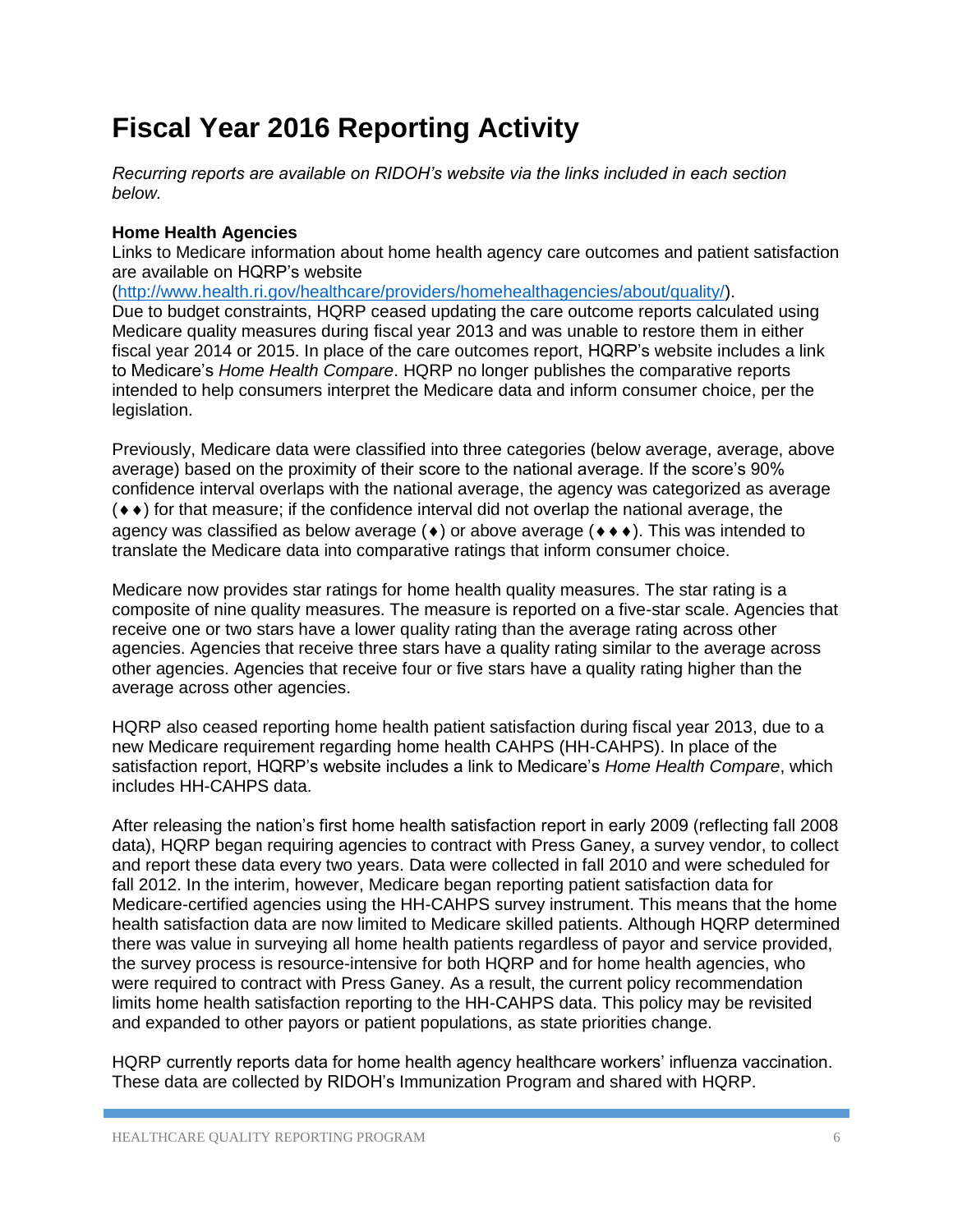Information about home health agencies is also collected through a primary data survey. This survey was done in cooperation with RIDOH's Division of Policy, Information, and Communication. Information collected during this survey will be combined with available quality and satisfaction data and employee flu vaccination data and will be included in the home health web search tool. This tool is scheduled to be publically available in the spring of 2017.

#### **Hospitals**

Reports and links to Medicare information about hospital care outcomes and patient satisfaction are available on HQRP's website [\(http://www.health.ri.gov/hospitals/about/quality/index.php\)](http://www.health.ri.gov/hospitals/about/quality/index.php). Due to budget constraints, HQRP ceased updating the care outcome reports calculated using Medicare quality measures. In place of the care outcomes report, HQRP's website includes a link to Medicare's *Hospital Compare*. HQRP no longer publishes the comparative reports intended to help consumers interpret the Medicare data and inform consumer choice, per the legislation. Previously, the Medicare data for acute-care hospitals were reported as bar graphs (process and prevalence measures). HQRP also continues to link to satisfaction data on Medicare's *Hospital Compare*.

A separate CDC grant enabled HQRP to sustain HAI reporting during fiscal year 2016. This grant funded continued HAI Subcommittee meetings; a Rhode Island HAI Coordinator; and the Subcommittee's work to create reports on two Department of Health and Human Services (HHS) HAI priority topics. The HAI grant also enabled HQRP to sustain efforts to report hand hygiene process measures (annually) and healthcare worker employee influenza vaccination (annually).

HQRP continued to publish the *Hospital Summary Report*, which combines data from multiple sources, to create a single, consumer-centric comparative report. This report is updated quarterly to reflect the most current data available from our data sources.

Methicillin-resistant Staphylococcus aureus Central Line-Associated Bloodstream Infections (MRSA CLABSI) were classified into three categories (below average, average, above average) based on the proximity of their score to a benchmark (national Intensive Care Unit means). If the score's 90% confidence interval overlaps a benchmark, the hospital is categorized as average  $(\bullet \bullet)$  for that measure; if the confidence interval does not overlap the national average, the agency is classified as below average ( $\bullet$ ) or above average ( $\bullet \bullet \bullet$ ). These ratings are intended to translate the data into comparative ratings that inform consumer choice.

In fiscal year 2016 all acute-care hospitals were asked to complete a hand hygiene agreement. This agreement outlines RIDOH's expectations for the elements to be included in hospitals' hand hygiene programs and requires hospitals to submit information about citations received related to hand hygiene. This information is publicly reported and takes the place of the previously published hand hygiene process measures report. The *Sample Hand Hygiene Agreement* is posted on the HQRP web page at

[http://www.health.ri.gov/programs/detail.php?pgm\\_id=137.](http://www.health.ri.gov/programs/detail.php?pgm_id=137)

Additional funding from the CDC through the Epidemiology and Laboratory Capacity (ELC) Ebola Supplemental Grant was available in fiscal year 2016. This grant helped to fund HAI reporting activities and additional infection prevention antimicrobial stewardship work.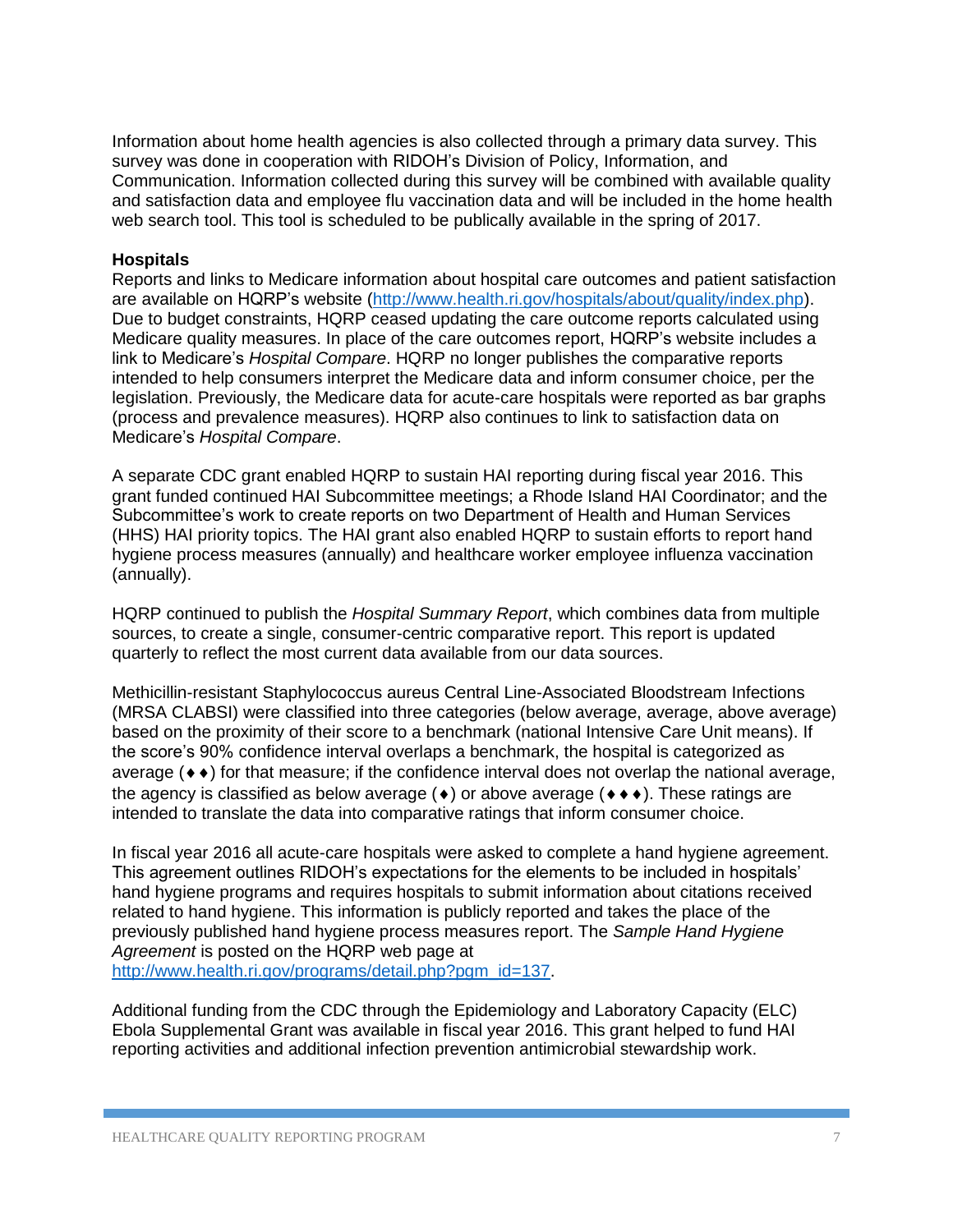#### **Nursing Homes**

Links to Medicare information about nursing home care outcomes and reports about resident and family satisfaction are available on HQRP's website [\(http://www.health.ri.gov/nursinghomes/about/quality/\)](http://www.health.ri.gov/nursinghomes/about/quality/).

Due to budget constraints, HQRP ceased updating the care outcomes reports calculated using Medicare quality measures during fiscal year 2013. In place of the care outcomes report, HQRP's website includes a link to Medicare's *Nursing Home Compare*. HQRP no longer publishes the comparative reports intended to help consumers interpret the Medicare data and inform consumer choice, per the legislation.

Previously, the Medicare data were classified into three categories (bottom 25%, middle 50%, top 25%) based on the state's  $25<sup>th</sup>$  and 75<sup>th</sup> percentile cut-points. If the score's 50% confidence interval overlaps the  $25<sup>th</sup>$  or  $75<sup>th</sup>$  percentile, the nursing home is categorized in the middle 50%  $(•\bullet)$  for that measure; if the confidence interval does not overlap the 25<sup>th</sup> or 75<sup>th</sup> percentile, the nursing home is classified as the bottom 25% ( $\bullet$ ; worst) or top 25% ( $\bullet \bullet \bullet$ ; best). This was intended to translate the Medicare data into comparative ratings that inform consumer choice.

HQRP continues to publish the *Nursing Home Summary Report*, combining data from multiple sources to create a single, consumer-centric comparative report. This report, which is updated monthly, is sent directly to hospital case managers to assist them in discharge planning. This report fills a need for current and applicable nursing home information in a printer-friendly and consumer-friendly format. This report includes primary data collected from all Rhode Island nursing homes about their capacity and capabilities.

Rhode Island's nursing homes collected and reported resident and family satisfaction data for the 10<sup>th</sup> vear during fiscal year 2016. This was the nursing homes' eighth annual data collection using the survey vendor My InnerView;<sup>3</sup> nursing homes used vendor Vital Research<sup>4</sup> for the pilot and first public round of data collection. The nursing homes collected data in October and November 2015. The surveys reflected four satisfaction domains and were sent to all cognitively intact long-stay (100+ days) residents and all long-stay residents' family members (regardless of their relative's cognitive status). The data were classified into three categories (bottom 25%, middle 50%, top 25%) using the same classification strategy as for the clinical measures (see above). In fiscal year 2016, Rhode Island used the survey company's new survey instrument that focuses on patient-centered care. The survey also included three questions developed, and currently under review, by American Health Care Association (AHCA). These questions are referred to as COREQ questions.

HQRP did not issue any citations or warnings in fiscal year 2016. In previous years, state citations have been recommended for facilities that failed to survey one or both of the two groups, and warnings have been recommended for facilities that failed to meet a 50% benchmark for the number of surveys HQRP would expect the facility to distribute. The 50% benchmark is based on bed size, occupancy, long-term care population, and resident cognitive status and it averages 16-17% of a facility's total bed size.

l

<sup>3</sup> My InnerView, Inc. [Online]. Available[: http://www.myinnerview.com/,](http://www.myinnerview.com/) 03 Apr 2013.

<sup>4</sup> Vital Research, Inc. [Online]. Available: [http://www.vitalresearch.com/,](http://www.vitalresearch.com/) 03 Apr 2013.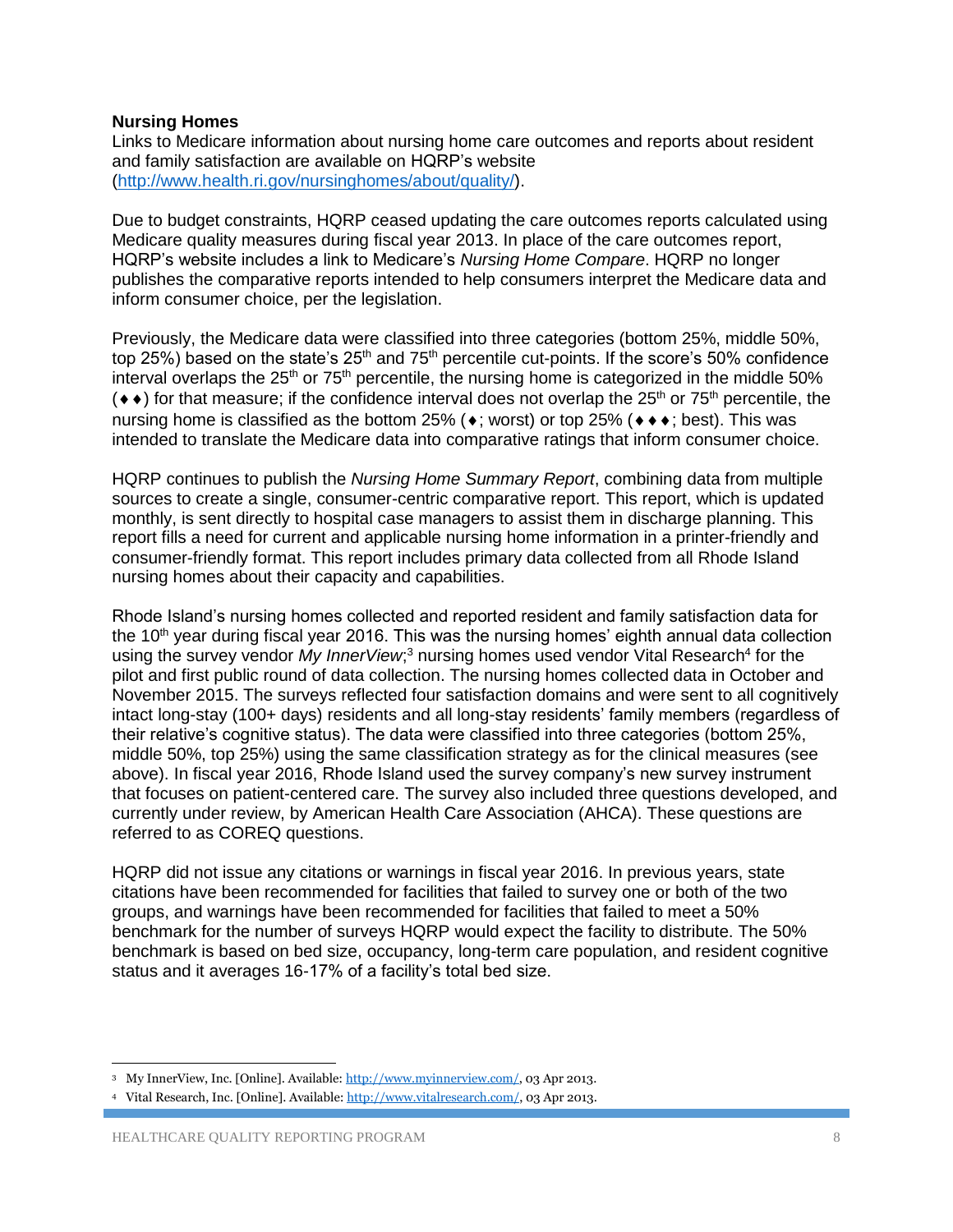#### **Licensed Independent Practitioners**

In order to reduce survey burden on providers, the HIT survey was transitioned from an annual survey to a biennial survey, and it was decided that the HIT survey would be administered in odd years so it would not conflict with the physician licensure renewal process. This will also ensure that the HIT survey continues to align with the legislatively mandated healthcare inventory surveys<sup>5</sup>. This alignment supports interoffice coordination within RIDOH, provides the opportunity to combine data elements from the two surveys to create a more comprehensive data set, and reduces duplication of data collection across the two instruments. During even years, HQRP will perform additional analysis and stakeholder outreach related to the previous year's survey results.

The original structural measures were developed in partnership with Blue Cross & Blue Shield of Rhode Island, the Rhode Island Quality Institute, and UnitedHealthCare of New England during fiscal year 2008. Since then, the Physician Workgroup has revised the survey to best meet stakeholders' needs for HIT-based incentive payments and longitudinal tracking of HIT adoption in the State. <sup>6</sup> In fiscal year 2015, the survey was updated to improve understanding of how providers use HIT to interact with patients. The questions are being used to create a new measure, level of electronic health record (EHR) use for patient engagement. HQRP has also combined the items used to determine basic EHR functionality use and advanced EHR functionality use into a single level of EHR functionality use. The measures that were reported for fiscal year 2015 were:

- Providers with EHRs;
- Level of EHR functionality use;
- Level of EHR use for patient engagement; and
- Providers who are e-prescribing.

The initial results from the fiscal year 2015 survey were made available in November 2015. HQRP reported structural measures<sup>7</sup> for individual providers at [http://www.health.ri.gov/publications/bytopic.php?parm=Medical%20Records#Healthcare%20Pr](http://www.health.ri.gov/publications/bytopic.php?parm=Medical%20Records#Healthcare%20Providers) [oviders.](http://www.health.ri.gov/publications/bytopic.php?parm=Medical%20Records#Healthcare%20Providers)

During fiscal year 2016, HQRP performed additional analysis on the fiscal year 2015 survey data. HQRP staff met with the Physician Workgroup to identify priorities for additional analysis, dissemination of results, and stakeholder engagement. Additional analysis focused on HIT use by psychiatrists as compared to non-psychiatrists; a crosswalk of Rhode Island's data with other national and state-based data; and expansion of previous analysis to stratify by particular physician or practice characteristics. HQRP expanded its initial analysis of e-prescribing, meaningful use attestation, population health management, patient engagement, and physicians without EHRs. These reports were further stratified by whether a physician provides primary care services; whether a physician provides care at a Federally Qualified Health Center

l 5 For the FISCAL YEAR2015 survey, the program worked with the office of Primary Care and Rural Health and the Division of Policy, Information and Communications to combine the physician survey with the department's annual Primary Care Survey and with a new legislatively mandated healthcare inventory survey. This included working with the office of Primary Care and Rural Health to develop a cohesive communication strategy and shifting the survey period's timing for Primary Care Physicians to ensure that the data was collected in time for the office of Primary Care and Rural Health's federal reporting deadlines.

<sup>6</sup> Several key partners use these data: Blue Cross & Blue Shield of Rhode Island, to determine their primary care physician fee increase; the Rhode Island Quality Institute, to monitor Rhode Island's HIT adoption longitudinally; Tufts Health Plan, to assess physician HIT incentives; and UnitedHealthCare of New England, to merge with practice-level data and determine practice HIT incentive payments.

<sup>7</sup> Some of the physician measures may also be considered process measures, since they evaluate physicians' use of HIT (vs. its presence in their practices or hospitals). However, since this use is tied to a structural component of physician practice (presence of EHRs and e-prescribing) and not linked to specific clinical outcomes, the measures are classified as structural measures.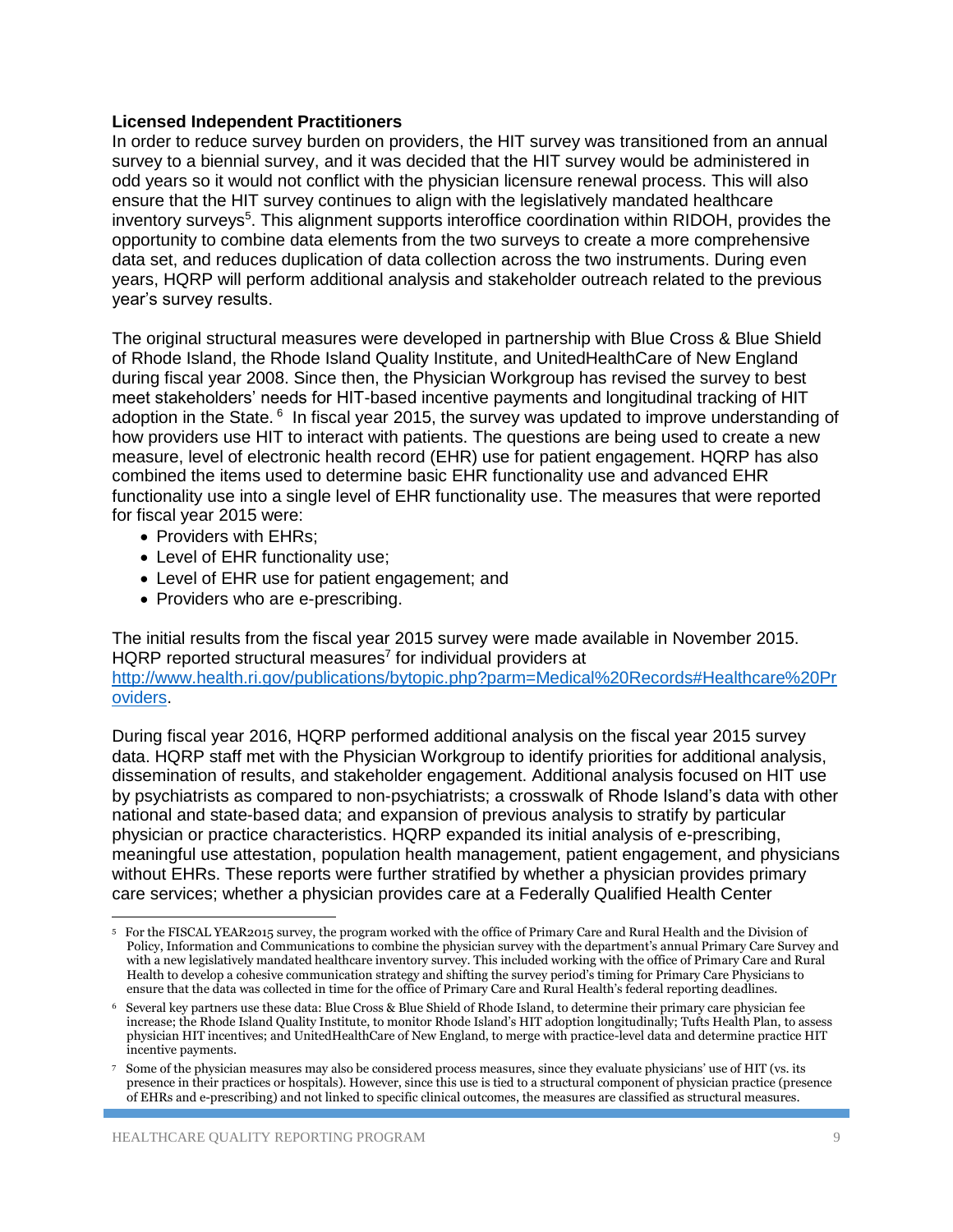(FQHC); whether a physician provides care at a small practice (less than nine clinicians) or a large practice (10 or more clinicians); and physician age (younger than 45, 45-59, or older than 59). These additional and expanded analyses will help the state and other organizations that are developing training or technical assistance programs related to HIT use better target and design those programs. The additional and expanded analyses are available online at [http://health.ri.gov/publications/annualreports/HealthInformationTechnologyExpandedPhysicanS](http://health.ri.gov/publications/annualreports/HealthInformationTechnologyExpandedPhysicanSummary.pdf) [ummary.pdf](http://health.ri.gov/publications/annualreports/HealthInformationTechnologyExpandedPhysicanSummary.pdf)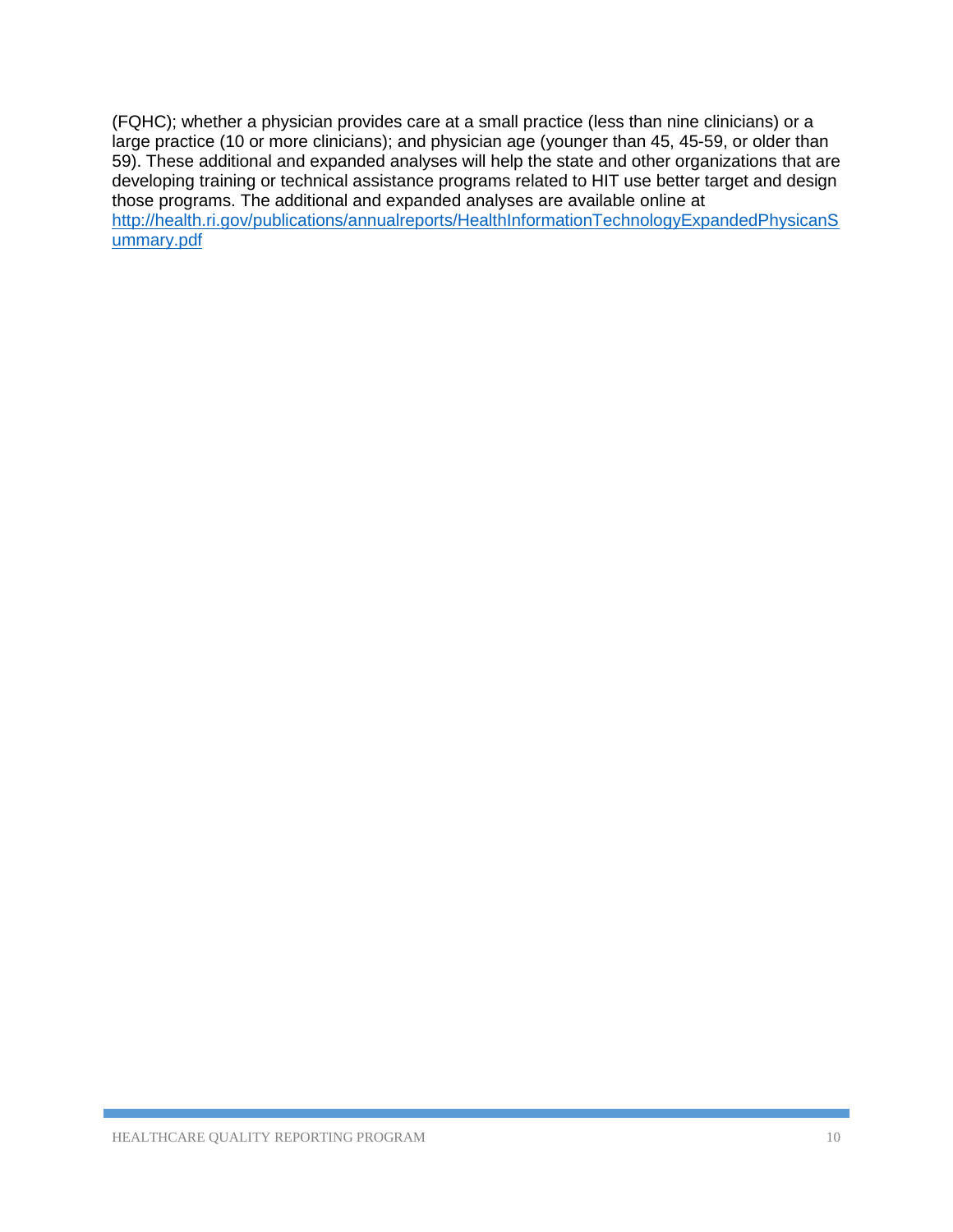# **AHRQ Public Reporting Grant**

During fiscal year 2013, Healthcentric Advisors, HQRP's public reporting contractor, was awarded an AHRQ grant for public reporting. Information about *Building the Science of Public Reporting* grant program is available at

[http://www.ahrq.gov/legacy/qual/value/sciencepubreport.htm.](http://www.ahrq.gov/legacy/qual/value/sciencepubreport.htm)

The grant includes three phases:

- 1. Collect qualitative feedback about the type of information that home health patients/families and hospital case managers would find helpful when choosing a home health agency.
- 2. Create a new, consumer-centric home health report.
- 3. Randomize hospitalized patients to receive the new or old report and assess the impact of the new report on their home health agency choices and post-discharge outcomes.

RIDOH is a grant partner and HQRP will be able to leverage results to improve its website and reporting. The grant will fund development of a web-based tool for the consumer-centric report, providing infrastructure that HQRP can incorporate into the existing website and expand to other settings.

The first two phases of the grant are complete. The third phase of the grant was scheduled to conclude in the beginning of fiscal year 2016; however, due to unforeseen challenges in meeting recruitment targets, Phase III has been extended. The grant is now scheduled to conclude in the beginning of fiscal year 2017.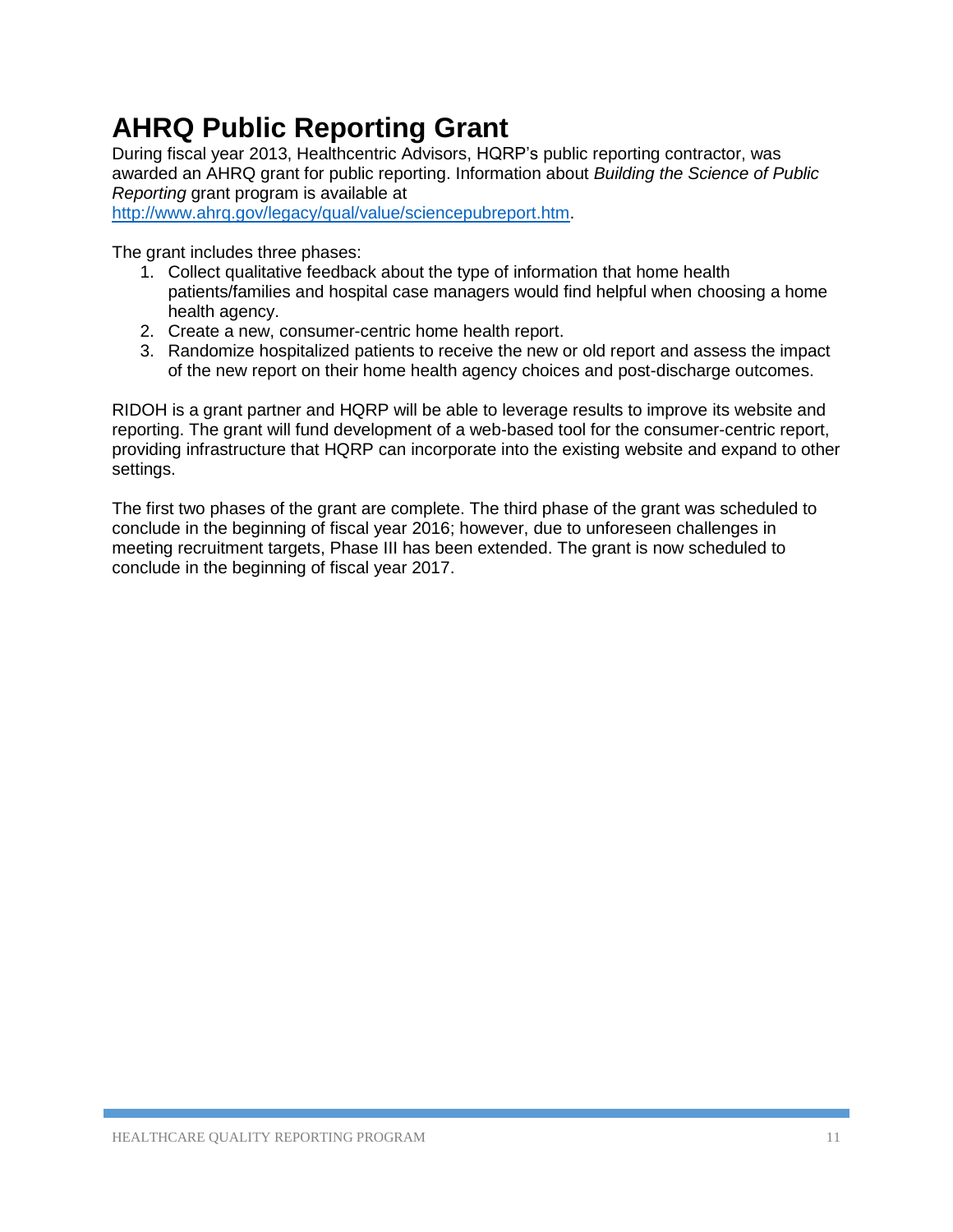# **Antimicrobial Stewardship and Environmental Cleaning Taskforce (AMSEC)**

In response to high rates of HAIs in Rhode Island, specifically clostridium-difficile infection (CDI), RIDOH established AMSEC. AMSEC works with HQRP. The HQRP and AMSEC jointly developed and administered two antimicrobial stewardship surveys during fiscal year 2015, one to hospitals and a second to nursing homes. HQRP intended to use CDC's ELC Ebola Supplemental funding to administer the survey annually and to expand the survey to home health agencies; however, the CDC developed and required the use of an Infection Control and Response (ICAR) assessment tool as part of the ELC Ebola Supplemental funding. It was determined that ICAR would be used instead of the previously administered antimicrobial stewardship survey. All acute-care hospitals and long-term care facilities were asked to complete the ICAR as a self-assessment. In fiscal year 2016, HQRP performed onsite assessments using the ICAR tool at three acute-care hospitals. There are plans to perform onsite assessments at 15 skilled nursing facilities in fiscal year 2017. All data collected through these tools are blinded and reported in aggregate only. The data will be used to determine future state priorities to and to direct future state activities.

The ICAR instruments for acute-care hospitals and long-term care are available on line at <https://www.cdc.gov/hai/prevent/infection-control-assessment-tools.html>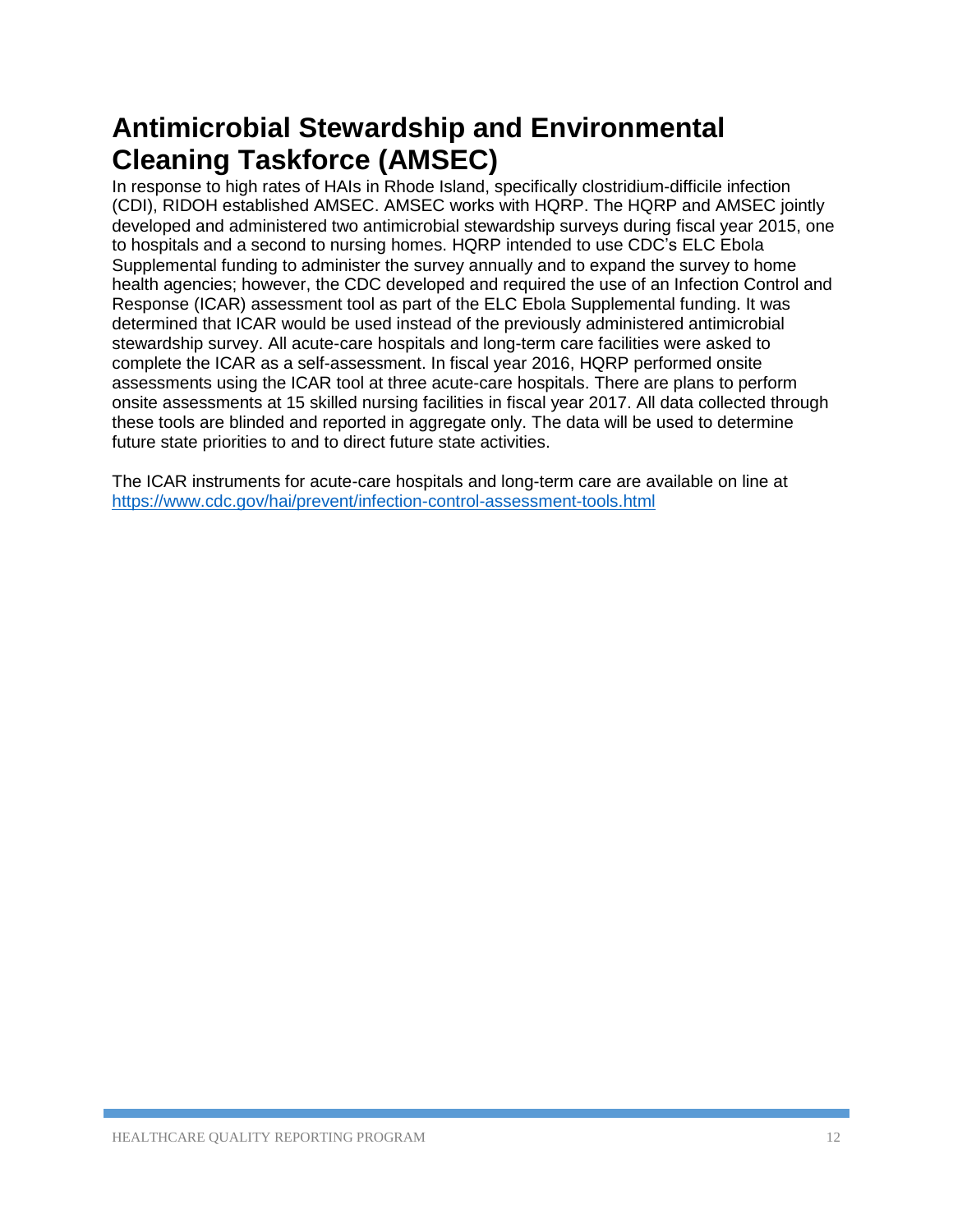# **Expanded Funding for Healthcare-Associated Infections and Antimicrobial Stewardship**

HQRP activities in fiscal year 2016 included those funded by the CDS's fiscal year 2015 ELC grant. The funding supported activities managed by the Program from August 1, 2015-July 31, 2016.

A key aspect of HQRP is to work with RIDOH and other partners to secure additional funding to support either the activities of HQRP, the objectives of HQRP, or related objectives within RIDOH. HQRP staff worked with RIDOH's Center for Acute Infectious Diseases Epidemiology (CAIDE) to re-apply for CDC's ELC grant funding. Applications for two of the available sections of this grant were submitted by HQRP to CAIDE in May 2016 for inclusion in RIDOH's application. As part of these applications, HQRP applied to CDC for a significantly higher funding amount with the goal of increasing state activities in support of HAI prevention and expansion of AMS. The funding period for this grant is August 1, 2016 to July 31, 2017. Activities funded under this grant will be administered by HQRP between RIDOH's fiscal year 2017 and fiscal year 2018 and will be more fully addressed in future annual reports.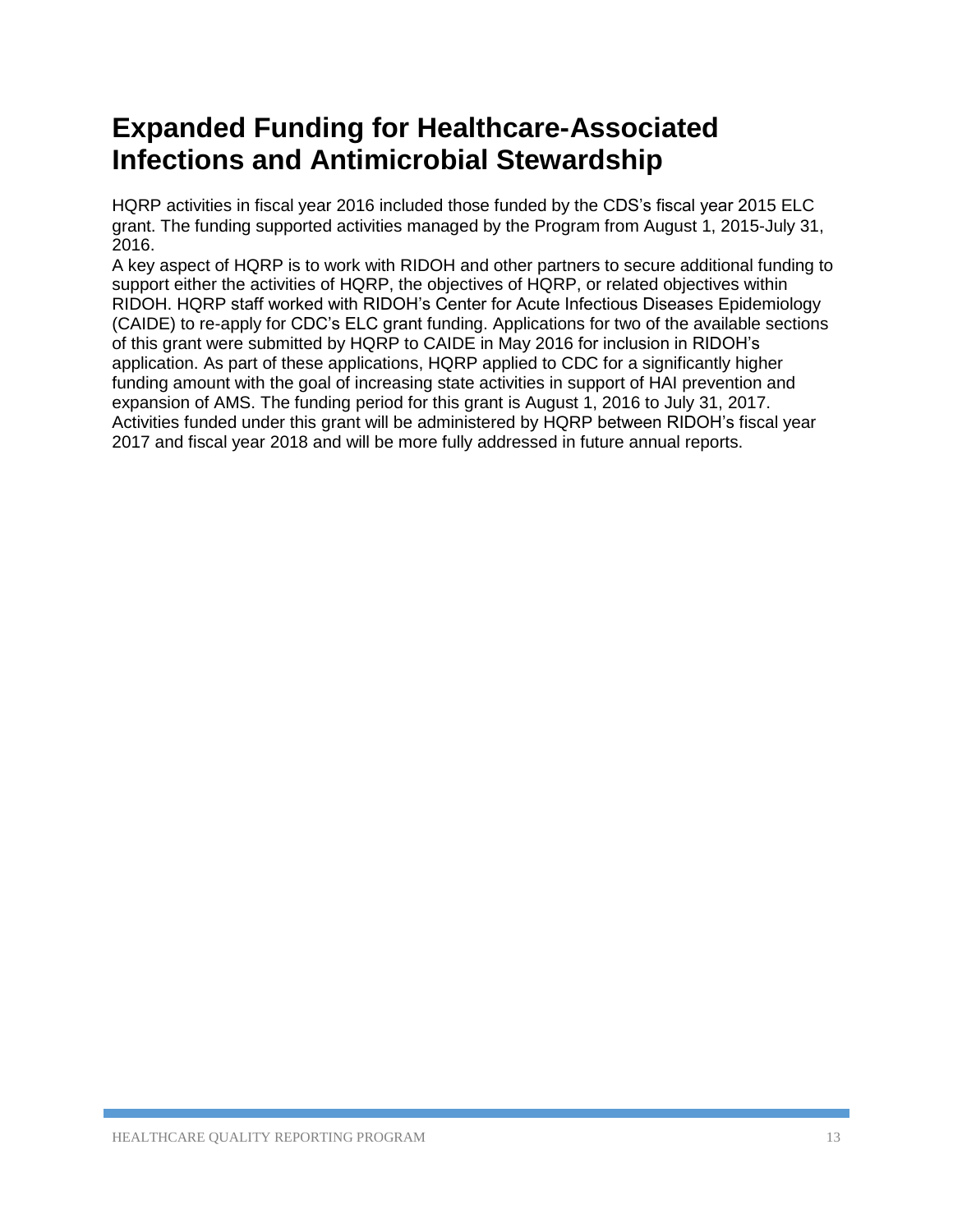# **Fiscal Year 2017 Program Goals**

| <b>Setting/Task</b> | <b>Description</b>                                                                                         | <b>Frequency</b>                            |
|---------------------|------------------------------------------------------------------------------------------------------------|---------------------------------------------|
| General             | Provide analytic and methodological support and<br>٠                                                       | Ongoing<br>٠                                |
| Contract            | leadership                                                                                                 |                                             |
| Support             | Develop and maintain stakeholder relationships and<br>٠                                                    | Ongoing<br>$\blacksquare$                   |
|                     | consensus                                                                                                  |                                             |
|                     | Conduct research<br>$\blacksquare$                                                                         |                                             |
|                     | $\circ$ Environmental scans                                                                                | As needed<br>$\blacksquare$                 |
|                     | o Measure development and validation efforts                                                               | Ongoing<br>٠                                |
|                     | o Relevant clinical literature and best practices                                                          | Ongoing<br>$\blacksquare$                   |
|                     | Perform contract oversight (fiscal and managerial)<br>٠                                                    | Ongoing<br>$\blacksquare$                   |
|                     | Write HQRP documents:<br>$\blacksquare$                                                                    |                                             |
|                     | o Annual report                                                                                            | September 2017<br>$\blacksquare$            |
|                     | o Press releases                                                                                           | As needed<br>$\blacksquare$                 |
|                     | Maintain committee member contact lists<br>٠                                                               | As needed<br>$\blacksquare$                 |
|                     | Post information on state's Open Meetings site<br>٠                                                        |                                             |
|                     | $\circ$ Committee agendas                                                                                  | Two says prior<br>$\blacksquare$            |
|                     | $\circ$ Committee minutes                                                                                  | Five days post<br>$\blacksquare$            |
|                     | Attend Center for Health Data and Analysis meetings<br>٠                                                   | Monthly<br>$\blacksquare$                   |
|                     | Present HQRP information to internal/external<br>٠                                                         | As requested<br>$\blacksquare$              |
|                     | audiences                                                                                                  | $\blacksquare$                              |
| Home Health         | Perform other tasks (media interviews)<br>٠<br>Convene the Home Health subcommittee<br>٠                   | As requested<br>As needed<br>$\blacksquare$ |
|                     | <b>Chair the Subcommittee</b><br>$\blacksquare$                                                            | $\blacksquare$                              |
|                     | ٠                                                                                                          | Ongoing                                     |
|                     | Generate reports and technical files                                                                       | П                                           |
|                     | ○ Quarterly clinical quality measures*<br>Update and maintain web-based reporting tool**<br>$\blacksquare$ | Jan/Apr/Jul/Oct                             |
|                     | $\circ$ Perform primary data collection                                                                    | <b>July 2016</b><br>Ξ                       |
|                     | o Update quality and satisfaction measures                                                                 | Quarterly<br>$\blacksquare$                 |
|                     | (automated)                                                                                                |                                             |
|                     | Communicate regularly with stakeholders<br>٠                                                               | As needed<br>$\blacksquare$                 |
|                     | Respond to home health agency and trade<br>٠                                                               |                                             |
|                     | association inquiries:                                                                                     |                                             |
|                     | ○ General questions                                                                                        | As needed<br>٠                              |
|                     | o Technical assistance (survey completion, data                                                            | As needed<br>$\blacksquare$                 |
|                     | interpretation)                                                                                            |                                             |
|                     | o Programmatic questions (legislative mandate,                                                             | As needed<br>٠                              |
|                     | requirements)                                                                                              |                                             |

In fiscal year 2017, HQRP anticipates the following activities: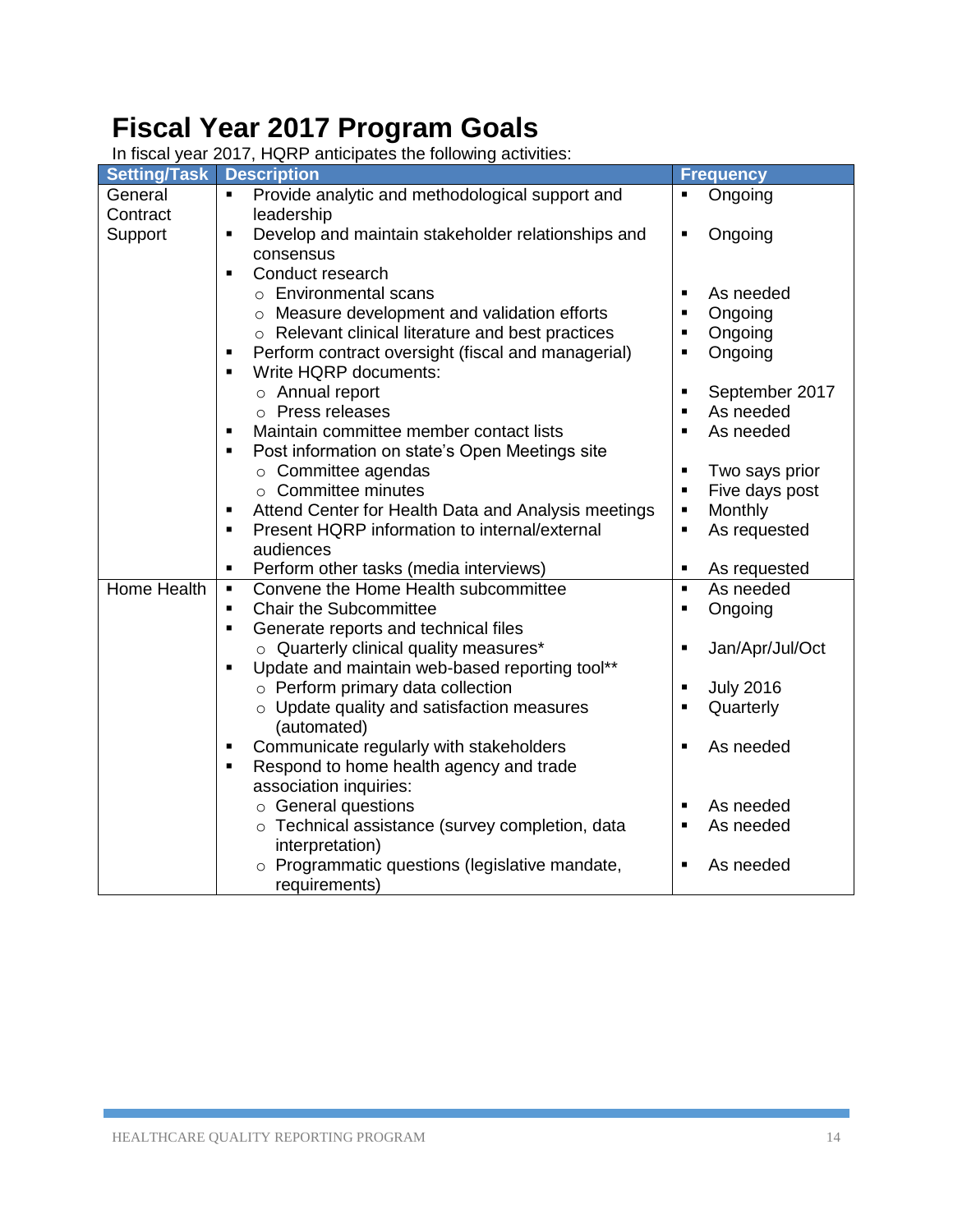| Setting/Task | <b>Description</b>                                                                | <b>Frequency</b>                                         |
|--------------|-----------------------------------------------------------------------------------|----------------------------------------------------------|
| Hospital     | Convene the Hospital Subcommittee<br>٠                                            | As needed<br>$\blacksquare$                              |
|              | <b>Convene HAI Subcommittee</b><br>$\blacksquare$                                 | Feb/Apr/Jun/Aug/<br>$\blacksquare$                       |
|              |                                                                                   | Oct/Dec                                                  |
|              | Collect data (HAI process measures submitted by                                   | As needed                                                |
|              | hospitals)<br>$\blacksquare$                                                      |                                                          |
|              | Generate reports and technical files<br>○ Summary Report                          | Quarterly<br>٠                                           |
|              | o Hand Hygiene Report                                                             | March 2017<br>$\blacksquare$                             |
|              | o MRSA CLABSI White Paper                                                         | Quarterly<br>$\blacksquare$                              |
|              | Communicate regularly with stakeholders<br>$\blacksquare$                         | As needed                                                |
|              | Respond to hospital and trade association inquiries                               |                                                          |
|              | $\circ$ General questions                                                         | As needed<br>$\blacksquare$                              |
|              | o Technical assistance (survey completion, data<br>interpretation)                | As needed                                                |
|              | Programmatic questions (legislative mandate,                                      | As needed<br>$\blacksquare$                              |
|              | requirements)                                                                     |                                                          |
| Nursing      | Convene the Nursing Home Subcommittee<br>$\blacksquare$                           | Feb/Apr/Jun/Aug/<br>$\blacksquare$                       |
| Home         |                                                                                   | Oct/Dec                                                  |
|              | Satisfaction survey process<br>٠                                                  |                                                          |
|              | o Follow-up on vendor contracts<br>o Assist RIDOH with follow-up on provider non- | Aug-Oct<br>$\blacksquare$<br>As needed<br>$\blacksquare$ |
|              | compliance                                                                        |                                                          |
|              | Generate reports and technical files                                              |                                                          |
|              | ○ Annual satisfaction data                                                        | December 2016                                            |
|              | $\circ$ Summary report                                                            | Monthly<br>$\blacksquare$                                |
|              | Communicate regularly with stakeholders<br>٠                                      | As needed                                                |
|              | Respond to nursing home and trade association<br>$\blacksquare$                   |                                                          |
|              | inquiries                                                                         |                                                          |
|              | ○ General questions                                                               | As needed<br>$\blacksquare$                              |
|              | o Technical assistance (data interpretation)                                      | As needed<br>$\blacksquare$                              |
|              | o Programmatic questions (legislative mandate,<br>requirements)                   | As needed                                                |
|              | Serve as liaison with satisfaction vendor                                         | Ongoing                                                  |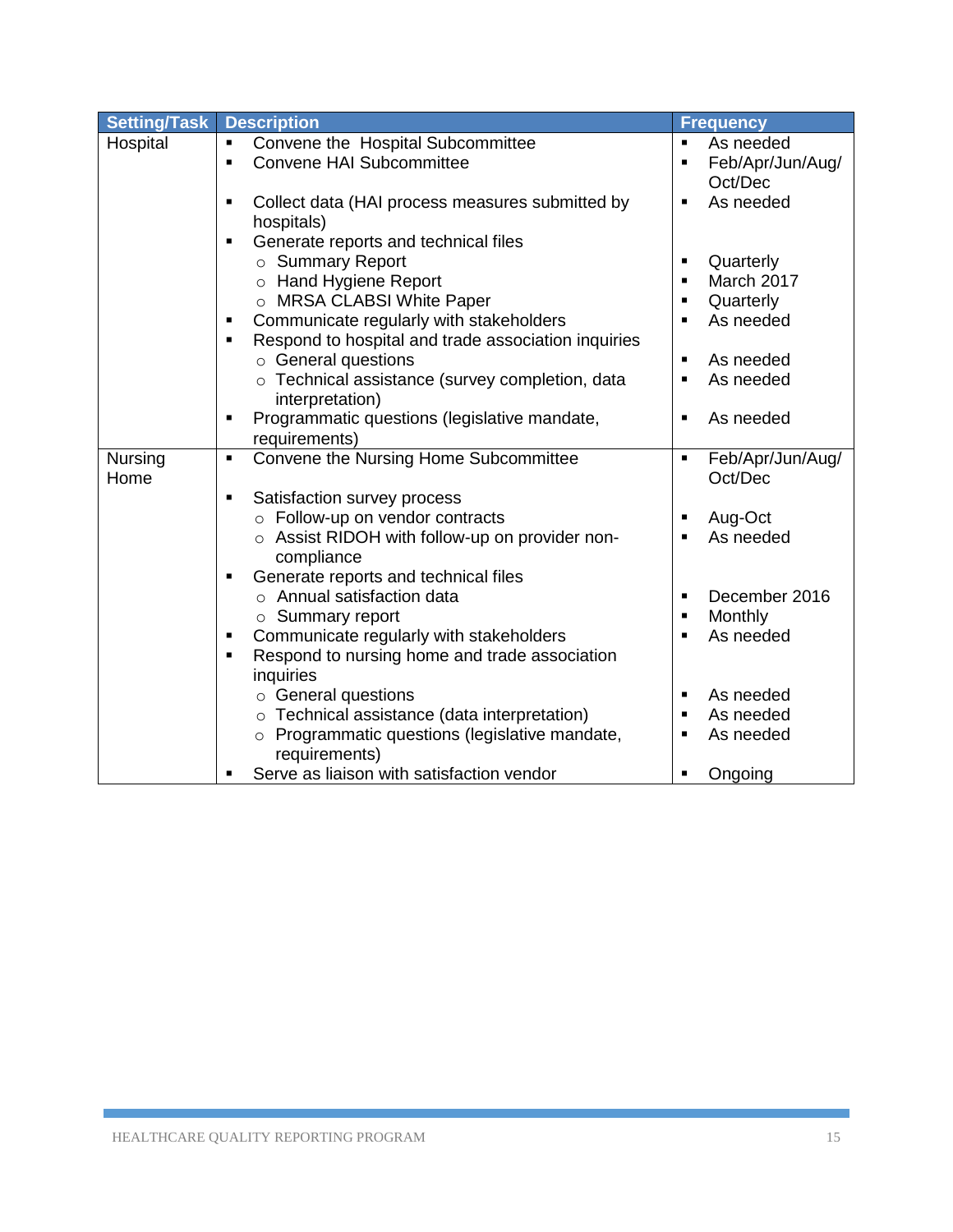| <b>Setting/Task</b> | <b>Description</b>                                                                                   | <b>Frequency</b>             |
|---------------------|------------------------------------------------------------------------------------------------------|------------------------------|
| Physician,          | Convene the Physician Workgroup<br>٠                                                                 | As needed<br>$\blacksquare$  |
| APRN, and           | Re-administer the HIT survey<br>٠                                                                    | 2017                         |
| PA                  | Perform survey analysis<br>٠                                                                         |                              |
|                     | o Validate reporting measures                                                                        | As needed<br>$\blacksquare$  |
|                     | ○ Create public report                                                                               | <b>TBD</b><br>$\blacksquare$ |
|                     | Create public-use data file<br>$\circ$                                                               | <b>TBD</b><br>■              |
|                     | Generate ad hoc data analysis for stakeholder<br>$\circ$<br>partners                                 | As requested                 |
|                     | Meet with key collaborators                                                                          |                              |
|                     | ○ Blue Cross & Blue Shield of Rhode Island                                                           | Ongoing<br>٠                 |
|                     | o UnitedHealthCare of New England                                                                    | Ongoing<br>$\blacksquare$    |
|                     | o Rhode Island Quality Institute                                                                     | Ongoing<br>$\blacksquare$    |
|                     | ○ Tufts Health Plan                                                                                  | Ongoing<br>$\blacksquare$    |
|                     | Communicate regularly with stakeholders<br>٠                                                         | As needed                    |
|                     | Respond to physician inquiries<br>٠                                                                  |                              |
|                     | ○ General questions                                                                                  | As needed                    |
|                     | o Technical assistance (survey completion, data<br>interpretation)                                   | As needed                    |
| Steering            | Coordinate the Committee's meetings, presentations<br>$\blacksquare$                                 | Jan/Mar/May/Jul/<br>٠        |
| Committee           |                                                                                                      | Sep/Nov                      |
|                     | Communicate regularly with stakeholders<br>Respond to Committee members' inquiries<br>$\blacksquare$ | As needed<br>$\blacksquare$  |
|                     | $\circ$ General questions                                                                            | As needed<br>$\blacksquare$  |
|                     | $\circ$ Technical assistance (e.g., data interpretation)                                             | As needed<br>$\blacksquare$  |
|                     | Programmatic questions (e.g., legislative mandate,<br>$\circ$                                        | As needed<br>$\blacksquare$  |
|                     | requirements)                                                                                        |                              |
| Website             | Post data reports<br>$\blacksquare$                                                                  | As needed<br>$\blacksquare$  |
|                     | Update website content<br>$\blacksquare$                                                             | As needed                    |
|                     | Collaborate with RIDOH on overall website redesign                                                   | As needed                    |

*\*These reports are being transitioned to the home health web-based reporting tool. The data are still publicly available through* Home Health Compare.

*\*\*Tasks related to the Home Health web-based reporting tool are currently funded by the AHRQ grant. They will be funded by HQRP once the tool is made publically available (anticipated fiscal year 2017).*

NOTE: As with previous years, Program leadership will work with the Steering Committee and the Director of RIDOH to prioritize the above activities within the Program's available resources (e.g., staff time, budget) and ensure that they align with local healthcare priorities.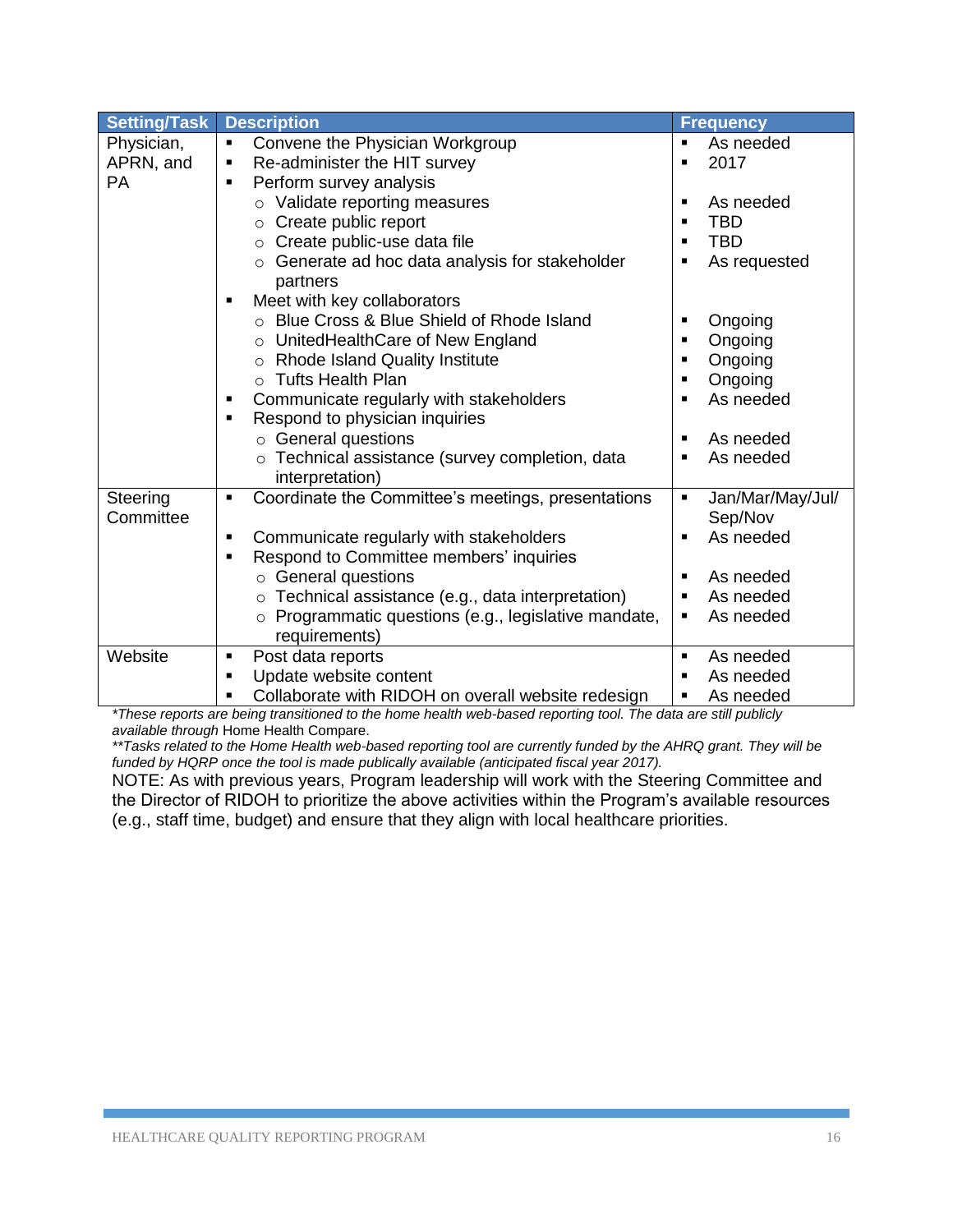### **Project Management**

Figure 1 (page 3) presents HQRP's organizational structure, including program management, Steering Committee, and the subcommittees. Further details, including financial information are below.

### **Steering Committee Membership**

The 19-member Steering Committee is legislatively mandated to include:

*…one member of the house of representatives, to be appointed by the speaker; one member of the senate, to be appointed by the president of the senate; the director or director's designee of the department of human services; the director or the director's designee of the department of mental health, retardation, and hospitals<sup>8</sup> ; the director or the director's designee of the department of elderly affairs; and thirteen (13) members to be appointed by the director of the department of health to include persons representing Rhode Island licensed hospitals and other licensed facilities/providers, the medical and nursing professions, the business community, organized labor, consumers, and health insurers and health plans and other parties committed to health care quality."<sup>9</sup>*

|    | <b>Organization</b>                                                              | <b>Representative</b>      |
|----|----------------------------------------------------------------------------------|----------------------------|
|    | Office of the State Long Term Care Ombudsman                                     | Judith Shaw, RN            |
| 2. | Blue Cross & Blue Shield of Rhode Island                                         | Elizabeth James, RN        |
| 3. | The Claflin Company                                                              | <b>Ted Almon</b>           |
| 4. | Department of Behavioral Healthcare, Developmental Disabilities<br>and Hospitals | Louis Pugliese             |
|    | 5. Director of Health's designee                                                 | David Ashley, MD           |
| 6. | Division of Elderly Affairs                                                      | Paula Parker, LCSW         |
| 7. | LeadingAge-RI                                                                    | James Nyberg               |
|    | 8. Rhode Island House of Representatives                                         | Rep. David Bennett         |
|    | 9. Rhode Island Health Care Association                                          | Virginia Burke, Esq.       |
|    | 10. Rhode Island Medical Society                                                 | <b>Bradley Collins, MD</b> |
|    | 11. Rhode Island Partnership for Home Care                                       | Nicholas Oliver, MPA, CAE  |
|    | 12. Rhode Island State Nurses Association                                        | Donna Policastro, NP, RCN  |
|    | 13. Hospital Association of Rhode Island                                         | Jean Marie Rocha, RN, MPH  |
|    | 14. UnitedHealth Care of New England                                             | Neal Galinko, MD, MS, FACP |
|    | 15. United Nurses & Allied Professionals                                         | Linda McDonald, RN         |

There are currently four vacant seats:

- o A representative from the Rhode Island Health Center Association
- o A representative from the State Senate
- o A representative from RIDOH
- o A representative from the Department of Human Services.

HQRP is working to fill these seats. All Steering Committee members are asked to designate an alternate so that the Steering Committee meetings maintain the representation outlined in HQRP's legislative mandate and have a quorum for any votes.

 $\overline{\phantom{a}}$ <sup>8</sup> Now called the Department of Behavioral Healthcare, Developmental Disabilities and Hospitals.

<sup>9</sup> Chapter 23-17.17, Health Care Quality Program, Index of Sections [Online]. Available: <http://www.rilin.state.ri.us/Statutes/TITLE23/23-17.17/INDEX.HTM>, 02 Sept 2008.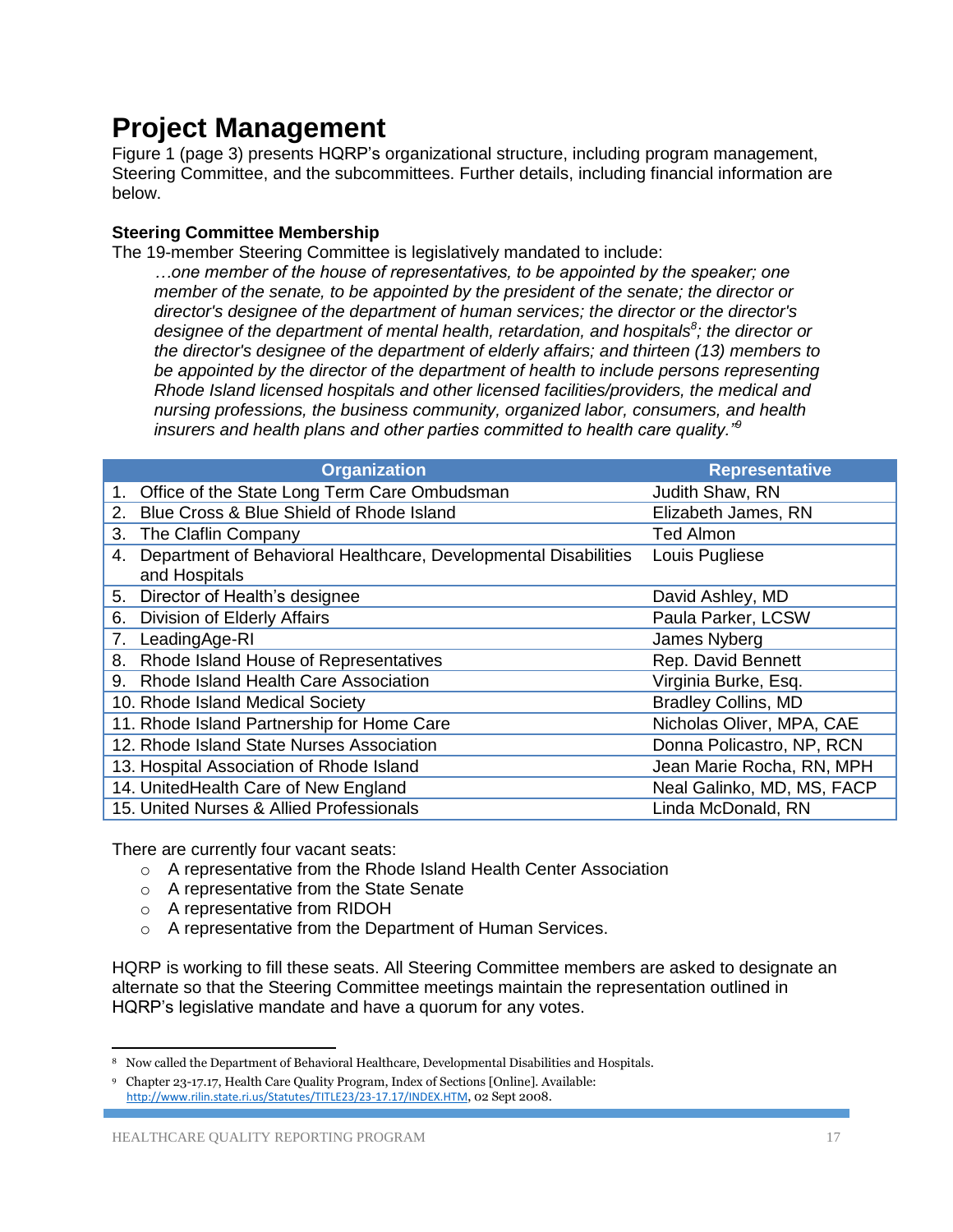### **Project Staffing**

HQRP is part of RIDOH's Center for Health Data and Analysis and is run by a contract with Healthcentric Advisors. Project leadership includes:

- o Samara Viner-Brown, MS; Chief, RIDOH Center for Health Data and Analysis; [samara.vinerbrown@health.ri.gov](mailto:samara.vinerbrown@health.ri.gov)
- o Emily Cooper, MPH; Program Coordinator, Healthcentric Advisors; [ecooper@healthcentricadvisors.org](mailto:ecooper@healthcentricadvisors.org)
- o Teresa M. Mota, BSN, RN; Program Administrator, Healthcentric Advisors; [tmota@healthcentricadvisors.org](mailto:tmota@healthcentricadvisors.org)

### **Public Information**

The public reports referenced above, are posted on HQRP's website (<http://www.health.ri.gov/programs/healthcarequalityreporting/> ).

All Steering Committee and Subcommittee meetings are open to the public, and all meeting agendas and minutes are posted on the Rhode Island Secretary of State's open meetings website [\(www.sec.state.ri.us/pubinfo/openmeetings\)](http://www.sec.state.ri.us/pubinfo/openmeetings).